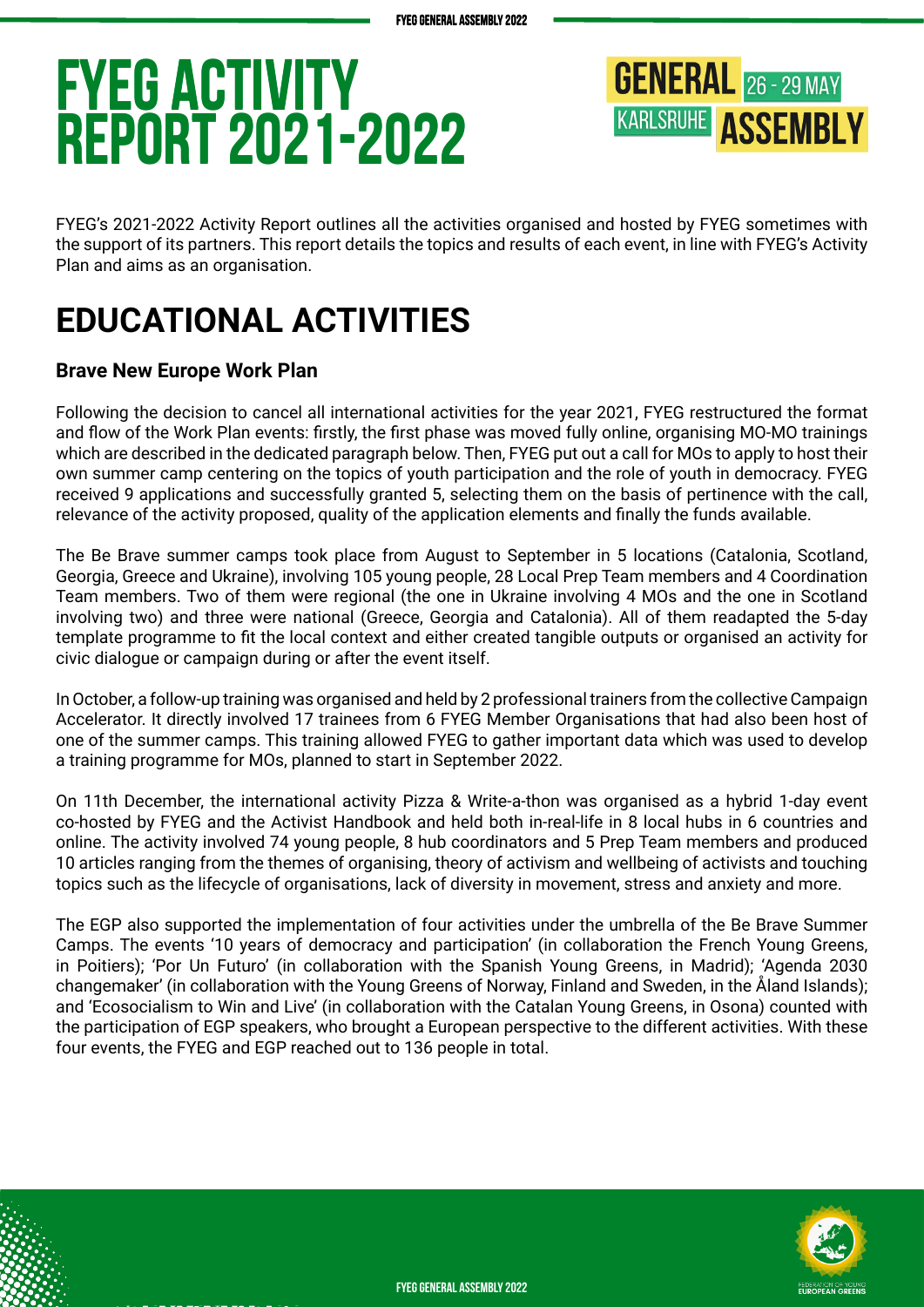

## **Road to COP26**

### **Ende Gelände**

The EGP promoted the participation of young activists to the Ende Gelände blockade action. EGP and FYEG encouraged like-minded young activists from all across Europe to join the action, that took place in Brunsbüttel (Schleswig-Holstein, Germany). This activity allowed Young Greens from FYEG and other young climate activists to create and enrich their international network, and learn more about grass-roots nonviolent actions that can be adapted in their local communities to reclaim climate action. The EGP counted with FYEG's Member Organisations and network to reach a diverse group of activists interested in joining the action.

In total, 21 young activists from 5 different countries attended the action thanks to the collaboration between the EGP and FYEG. This activity allowed FYEG to set up political proposals on climate priorities and policies towards COP26.

### **European Ideas Lab**

The European Ideas Lab (EIL) is an international event co-organised by the Green Family that brings together Green politicians, activists and changemakers. FYEG participated in the 2021 edition of the EIL by bringing a group of Young Greens and collaborating in the organisation of three of the workshops of the seminar. The EIL was an hybrid event that took place online and in Milan, Italy, in parallel to the celebration of the Youth Event of the preCOP summit of the UNFCCC. Taking this context in consideration, the FYEG prioritised the participation of activists of its Italian candidate MO, Giovani Europeisti Verdi (GEV), in order to ensure the connection between the Italian Green activists and the local climate movements with the European Green Family. FYEG also promoted the participation of three members of the FYEG COP26 delegation (two live and one online).

With this activity, FYEG could not only participate in this seminar, but also join the actions and mobilisations organised by the local climate movement asking for real climate ambition in COP. The workshops organised by FYEG helped the Federation to promote and defend its political and strategic positions towards COP, network with social movements and experts, and prepare the launch of the campaign 'Polluters Out, People In!'. Between live and online attendees, the workshops co-organised by FYEG reached around 60 people in total:

- "Polluters Out, People In": with Pascoe Sabido (researcher and campaigner Corporate Europe Observatory); Cat Scothorne (activist - Glasgow Calls Polluters Out); Morgan Henley (campaigner - Bankwatch Europe); Michael Bloss, MEP (Greens/EFA); moderated by Özgecan Kara (FYEG Secretary General)
- "Youth Perspectives on Politics and Activism", in collaboration with DWARS (Dutch Young Greens), with Srishagon Abraham (International Secretary of DWARS), Benedetta Scuderi (FYEG EC - GEV); Sean Currie (Member of the FYEG COP26 delegation, Scottish Young Greens); moderated by Delfine Rood (DWARS) and Cristiana Cerri Gambarelli (FYEG - Fantapolitica)
- "Pre-COP Strategies: How to ensure ambition at COP26", with Bas Eickhout, MEP (Vice-chair of the

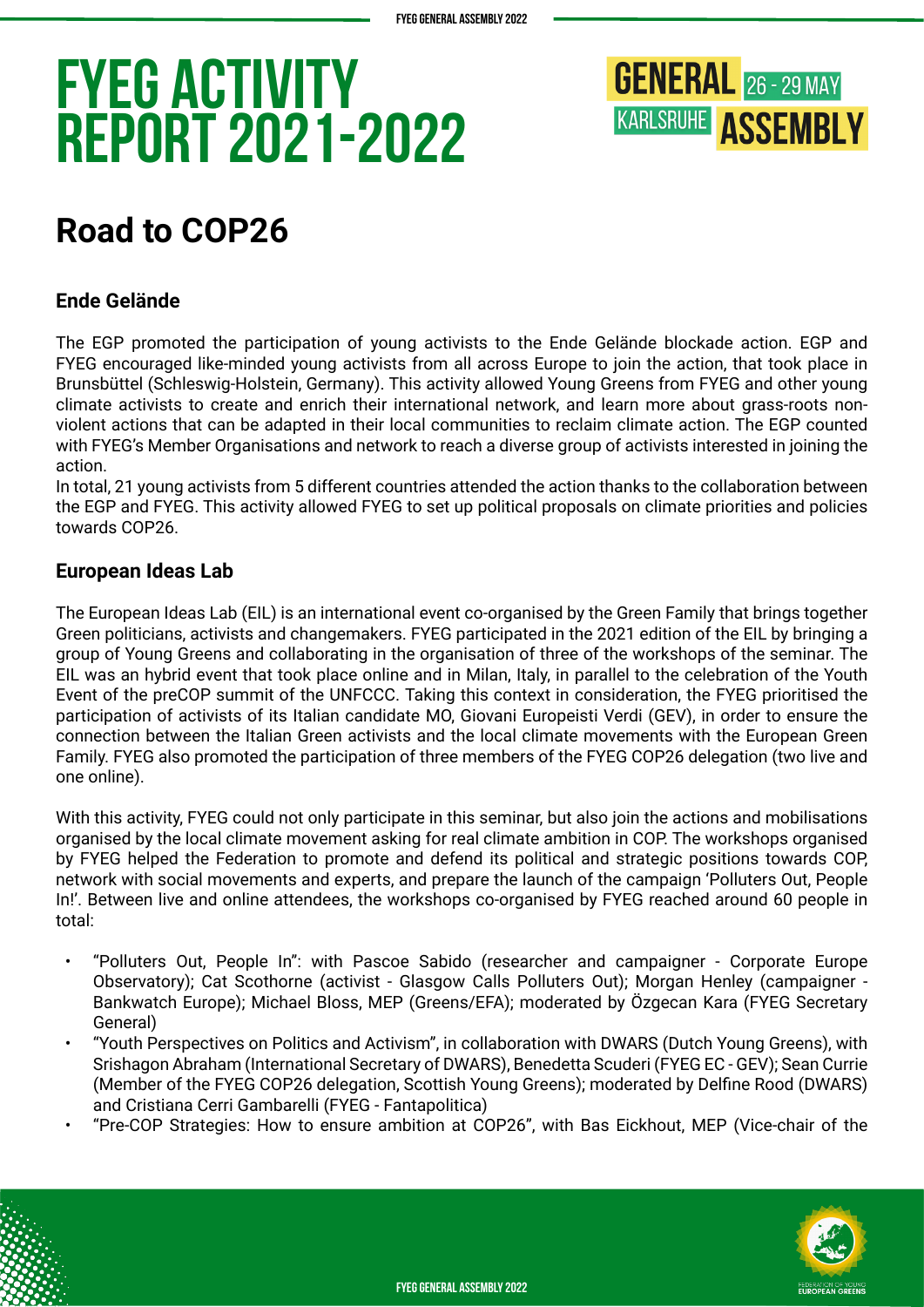**GENERAL** 26 - 29 MAY **KARLSRUHE ASSEMBLY** 

Greens/EFA); Pär Holmgren, MEP (Greens/EFA); Zsolt Bauer (Climate Reality project); Dylan Hamilton (climate activist, Youth Summit delegate and climate activist); Clara Winkler (FYEG EC and FYEG COP26 delegation)

### **Alter - COP26**

FYEG coordinated the implementation of a seminar in parallel to the Climate Summit COP26 in Glasgow. With this activity, FYEG engaged young activists in educational activities, workshops and training sessions around international climate policy-making with a special focus on its priorities, as well as civil society movements and mobilisations. The activity strengthened the understanding of participants of the UNFCCC and other international bodies' processes when it comes to climate and international policy-making. The final number of participants, including FYEG EC and staff, was 52.

This activity was organised in collaboration with the Greens/EFA Group in the European Parliament and hosted Thomas Waitz (Greens/EFA MEP), who brought interesting insights on the COP negotiations. FYEG also collaborated with Equinox - Initiative For Racial Justice, which offered a workshop on racial justice and promoted the call amongst the participants of its leadership program for BIPoC activists.

The COVID pandemic partially affected the original program, but it was eventually adapted thanks to online tools and the flexibility of all FYEG's partners and the kind cooperation of the participants. The program included the participation of all the attendees in the mobilisations organised by the local climate movements as well as sessions to learn more about COP and its negotiations, community-organising and campaignplanning, resilience and mental health, and the connections between climate justice and racial justice. The session took place in the Auchengillan Centre, a scout centre in the outskirts of Glasgow where participants stayed, and in the Green Hub, a space where all the Green Family and other like-minded partners could network and mingle in parallel to the COP. The participants also attended sessions of the People's Summit organised by the COP Coalition.

#### **COP26 Young Greens delegation**

The COP Delegation started working in April 2021. They prepared for COP by liaising with different organisations like the COP26 coalition and YOUNGO. Furthermore some delegates attended the European Ideas Lab which happened at the same time as the Pre-COP in Milan. There FYEG kicked off its "Polluters Out" Campaign, calling out the massive presence of the fossil fuel industry at the global climate negotiations. At COP the delegation attended as many sessions as possible, participated in workshops of the Green Hub and also in events from allies. The delegation liaised a lot with different green politicians from EGP and even more with fellow young greens from Global Young Greens. As FYEG was one of the only organisations that made it possible for their delegates to stay until the end of the extended negotiations, the role of the FYEG delegation was crucial when the decision was published, as there were almost no activists left in the space to call out this massive failure. FYEG managed to do this by giving interviews to the press and by having one delegate storming the stage seconds before the results were to be announced to the press - the action made it to the headlines globally. Overall FYEG gained valuable connections with other activist organisations during this COP and voiced their demands loudly in order to pressure world leaders towards more ambitious outcomes.

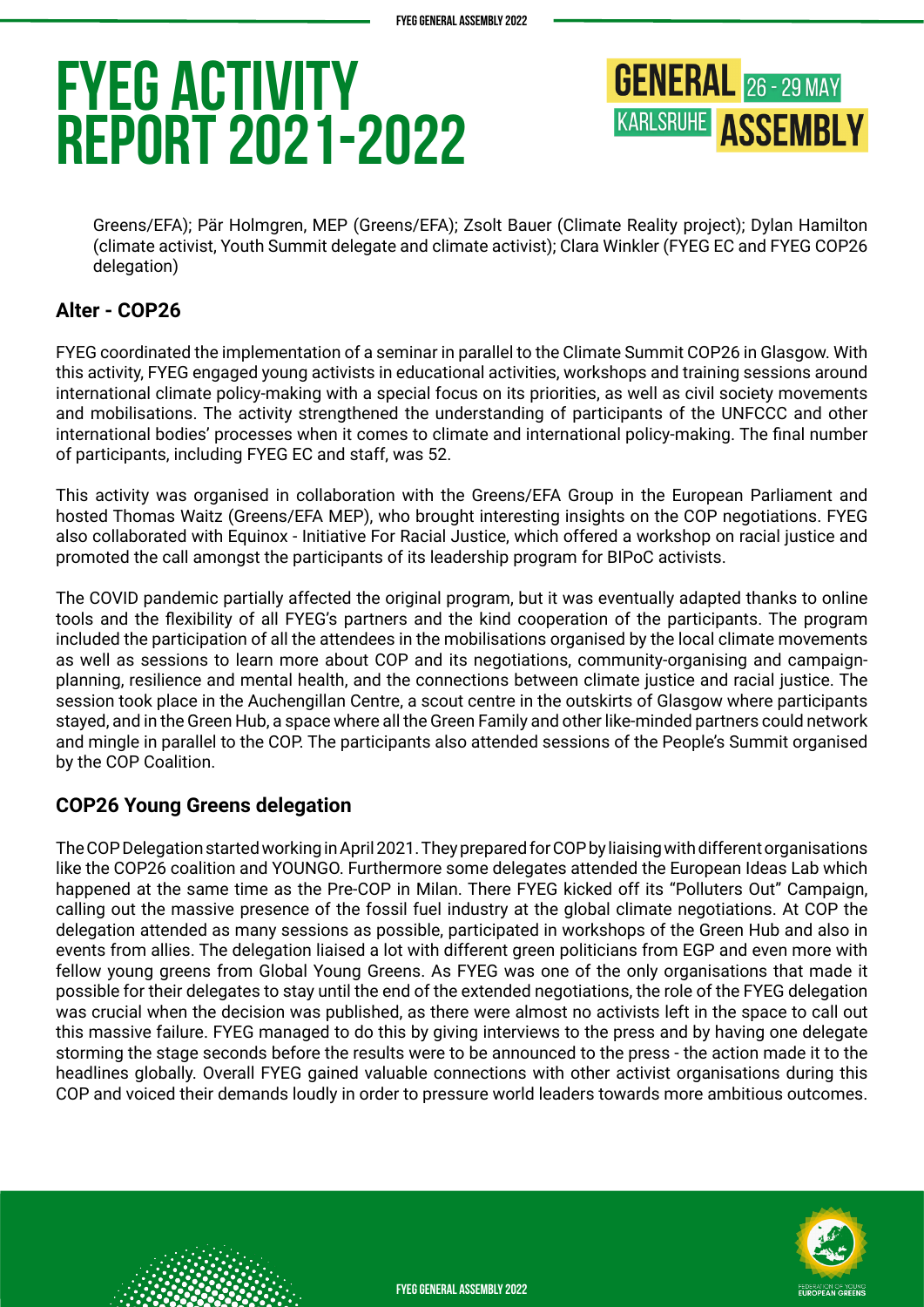

## **Study Session**

In October 2021, CDN hosted a joint study session with FYEG on the topic of work which gathered 40 young people at the European Youth Centre in Budapest, Hungary. The activity looked at gig economy and barriers and challenges of young people to enter the job market and created a manifesto outlining the green positions of the future of work.

## **Online Trainings**

FYEG held two types of online training for Member Organisations in 2021: MO-MO training and general training.

MO-MO trainings were online training facilitated by the FYEG to enhance the interregional learning between the Member Organisations. Three such events were organised. On 21st of May, Protests and Young Greens of England and Wales held a training on social media strategy and analysis, looking at social media outreach methods and digital mobilisation. On 16th of June, Georgian Young Greens, Finnish Young Greens and CDN held a workshop on political maturity and organisation culture, touching upon organisational structure and development, membership management, leadership capacity and refined Green ideology of Young Green organisations. Finally, on 15th January 2022, the Green Youth of Serbia held a training of democratic participation and facilitation, touching upon decision-making methods, the facilitation of space for discussion, and tools for democratic decision-making.

FYEG then organised 3 other general trainings. On 8th July FYEG hosted an Extinction Rebellion activist and psychologist to talk about mental health and the wellbeing of activists from a political point of view. On 9th May 2021 and on 7th February 2022, FYEG Project Manager and Project Intern held two fundraising training on how to apply for International and Pilot Activities with the European Youth Foundation.

## **NETWORK ACTIVITIES**

### **Young Greens Forum**

On March 5th and 6th, FYEG held the annual FYEG Young Greens Forum online. The YG Forum is the main space where FYEG and its Member Organisations are able to have political discussions and discuss strategy, in preparation of the General Assembly and Spring Conference happening later in 2022. Therefore, the discussions during the YG forum ranged from exchanges between MOs to input on training, FYEG's strategy and possible resolutions or IRP changes or resolutions at the next General Assembly. There was a public session on the different voluntary roles open within the FYEG to inform people interested in running for these positions. FYEG organised more political discussions on the future of Green parties in government and the Russian invasion of Ukraine. And FYEG also invited EGP co-chair Thomas Waitz, Deputy Federal Chairwoman

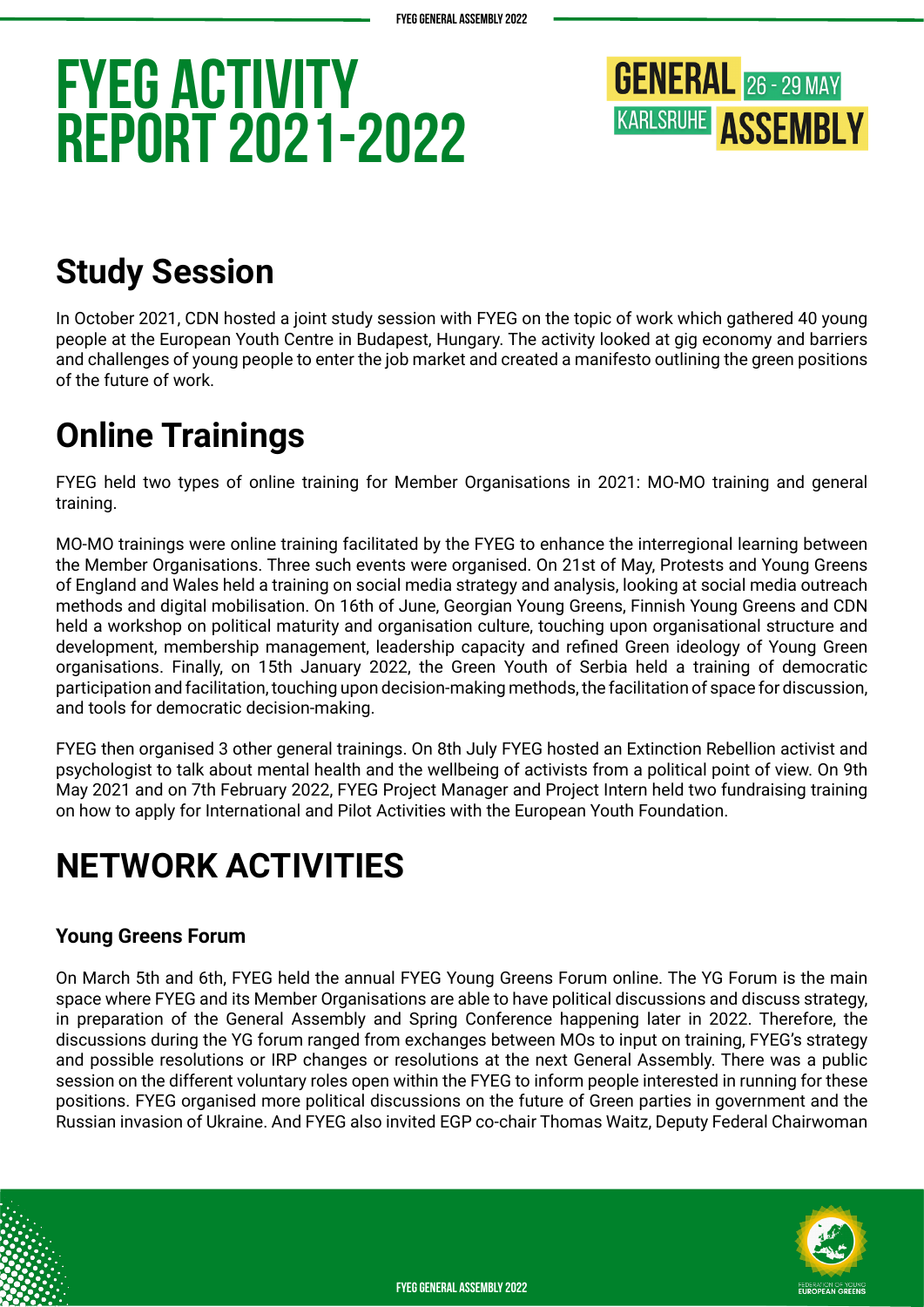**GENERAL** 26 - 29 MAY **KARLSRUHE ASSEMBLY** 

of Bündnis 90/Die Grünen Pegah Edalatian and Serbian activist Pedrag Momcilovic to discuss the Greens role in politics and activism, and to look ahead towards the 2024 European elections.

### **General Assembly 2021**

The General Assembly took place online due to COVID-19 restrictions. The main focus of the GA alongside statutory updates was to adopt a new political platform, drafted by the Political Platform Committee with input from Member Organisations and the Executive Committee. The Political platform is an updated document defining FYEG's positions on political topics. As well as the Political Platform, the GA also elected the new bodies of the organisation and adopted plans to outline FYEG's work for the next year under the priorities of a democratic, antiracist and inclusive Europe; climate and social justice, and a feminist and intersectional Europe.

#### **Internal Meetings**

FYEG's Executive Committee met on a weekly basis online. They also met in hybrid format a total of four times throughout the year through weekend retreats to steer FYEG in its strategic work and to set in motion new visions and goals for the future. In addition, the Executive Committee met with the Advisory Committee once during their meeting.

FYEG's Financial Control and Advisory Committee met twice with the Secretary General, Treasurer and Office Manager. They met once in January to introduce the newly elected members to the mandate and FYEG's finances and once in April to review FYEG's financial management.

### **Organisational Change Workshops**

The organisational change process started at the end of 2020 continued throughout the 2021-2022 period, aiming mainly at improving FYEG's internal processes and strategic planning. To this end, an Executive Committee onboarding guide was created, the FYEG Secretariat and Executive Committee implemented a delegation order to organise their coordination more effectively and created individual plans to better define and monitor their tasks, in line with the Strategic framework.

The Secretariat and Executive Committee also worked with a consultant, the European Activism Incubator (EAI), to develop a more actionable and reasonable Strategic Plan for 2022-2025. First the FYEG Secretariat reviewed previous strategic processes and plans, evaluated the resources available, as well as the successes and downfalls of previous activity plans. Then the EAI held two workshops with members of the Executive Committee, Advisory Committee and Secretariat in order to brainstorm possible strategic pathways and define the research questions for a member organisation survey. Finally an MO survey was designed by the EAI in cooperation with the FYEG Secretariat to better understand the needs of the membership and identify strategic priorities for the coming year. The results of this survey, as well as previous research and analysis was used by the Executive Committee and Secretariat as the basis for the creation of the 2022-2025 Strategic Plan.

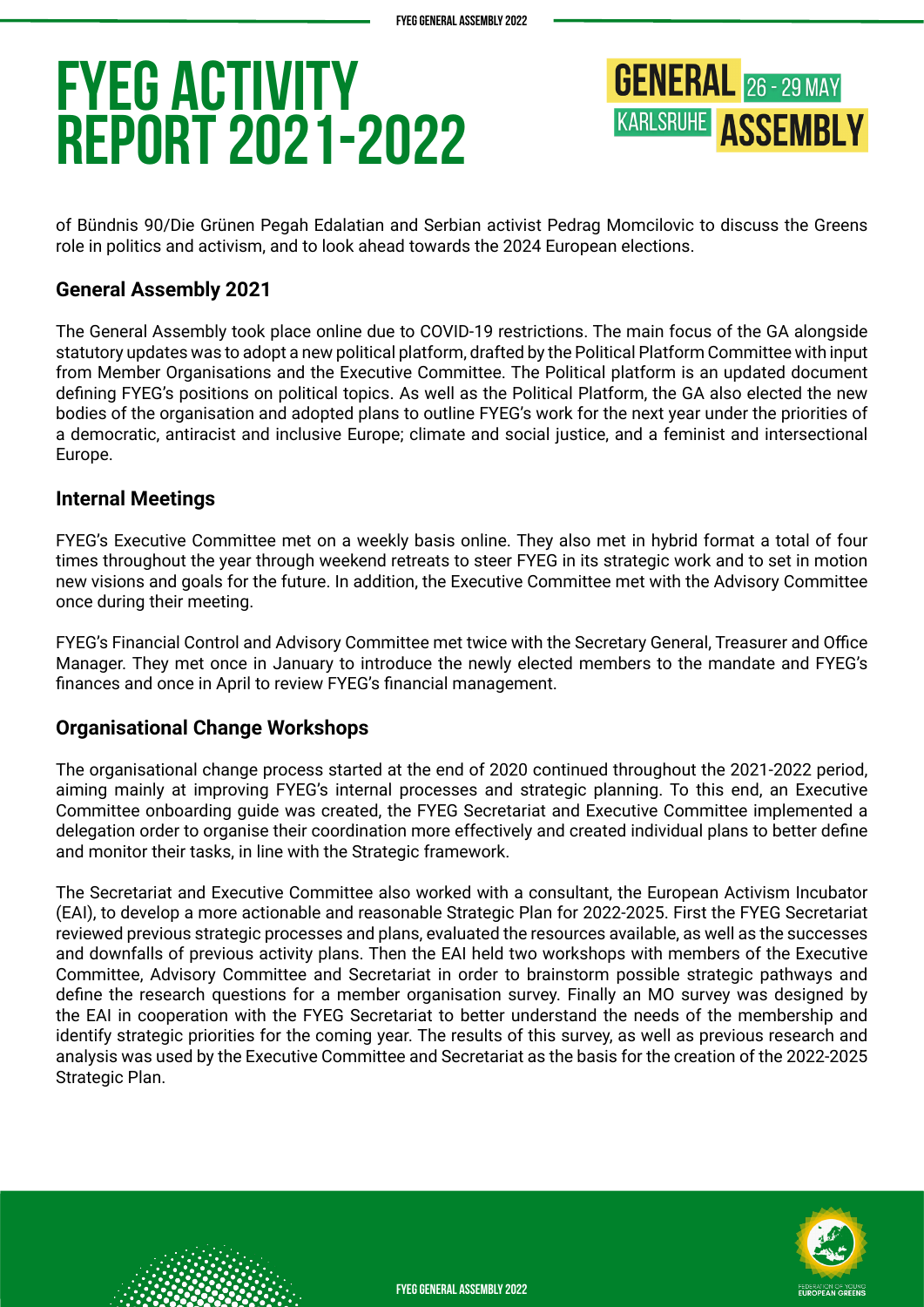

## **MEMBERSHIP**

In 2021, FYEG welcomed Youth Forum URA (Montenegro) as a candidate member organisation and the newly structured Georgian Young Greens back as a full member organisation. Throughout the year, possible collaboration with organisations in Lithuania and Estonia have been explored.

Regular regional calls have been held with most of the member organisations regions. The aim of these calls have been to give the possibility for the MOs to update both the EC and each other about things happening politically and organisationally at the national level, as well as connecting with each other. The individual MO strategies have been updated for most member organisations and country specific strategies have been developed for countries where FYEG does not currently have a member.

After a year without study visits, due to COVID 19 related travel restrictions, FYEG was able to organise a study visit to its candidate member organisation Youth Forum URA in Montenegro. Furthermore, FYEG was also able to visit some MOs and attend their activities (for example the Dwars Winter Congress, GEV in connection to the European Ideas Lab, Scottish & Irish Young Greens' Summer Camp, the Albanian Young Greens' general assembly and meetings with local branches of MODOM in Skopje and Shtip).

## **Partners**

### **European Green Party**

FYEG Executive Committee members attended the EGP Council in December 2021 as delegates. While it was originally to be in Budapest, Hungary, it was moved online for COVID safety reasons. For the Council, FYEG followed the resolutions tabled and submitted amendments on resolutions covering Afghanistan, Lebanon, a fortress Europe and energy poverty.

FYEG Executive Committee members attended the EGP Council in June 2021 as delegates. The council was held online. FYEG tabled "Consent is sexy!" resolution and submitted amendments on other resolutions tabled by EGP member organisaitons.

FYEG was represented in EGP committee meetings by the co-spokespersons and Secretary General. At the start of the Executive Committee mandate, FYEG also held a joint meeting between the entire EC and EGP Committee to present FYEG's new political platform and plans for the year.

In addition, FYEG advocated to EGP successfully to take action and support their member parties in becoming more trans-inclusive. FYEG and EGP also started cooperation on a trans rights campaign.

### **Greens/EFA Group in the European Parliament**

FYEG was represented in the Greens/EFA Group meetings by the FYEG secretariat. FYEG supported the Green Group campaign on banning unpaid internships through the sharing of the petition and social media materials, in cooperation with member organisations, with the European Youth Forum and other Party Political Youth Organisations. FYEG also worked with the office of MEP Kim Van Sparrentak to give input on the European Parliament resolution on 'Empowering European Youth' which called for better working conditions and social protections for young workers.

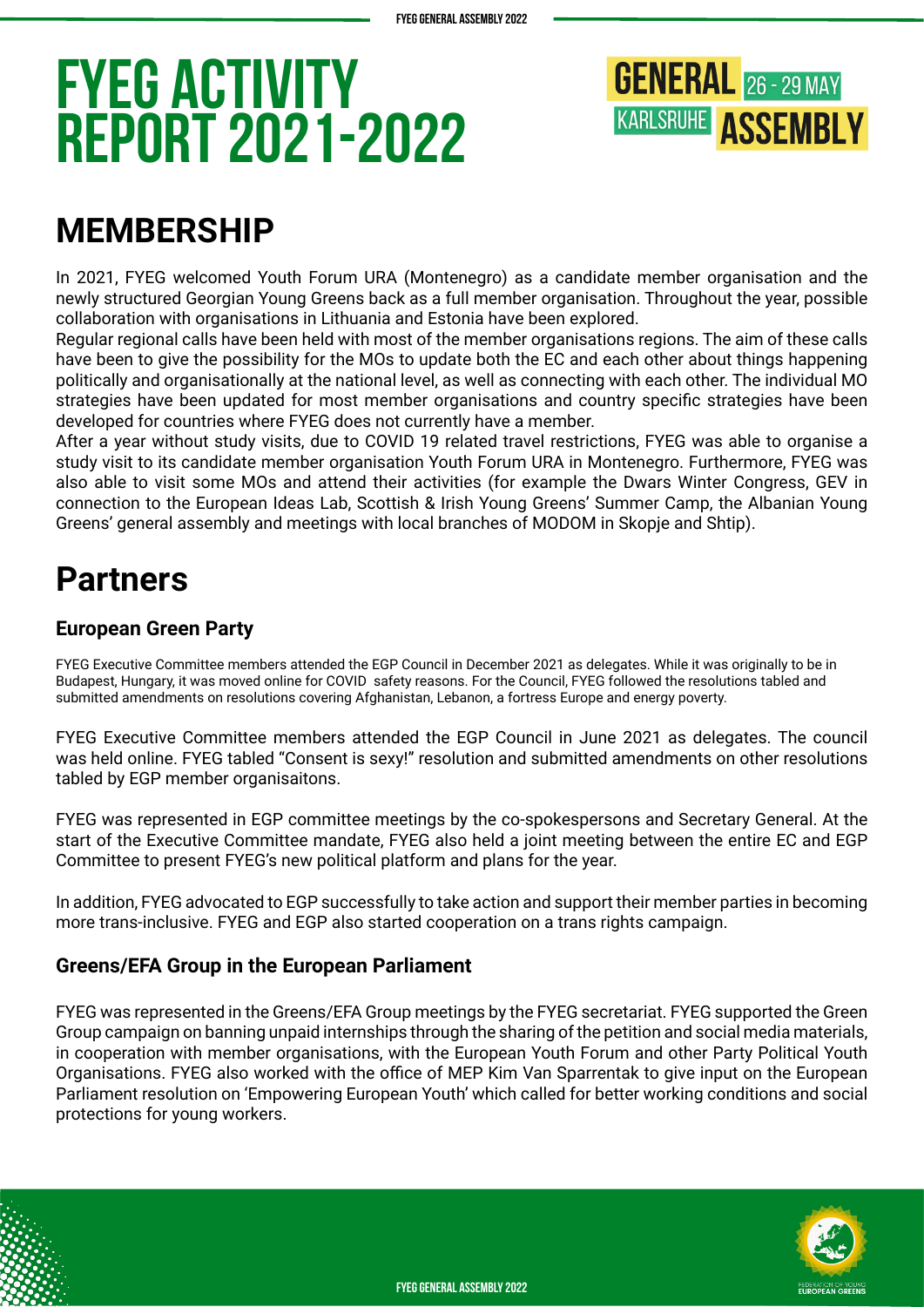

### **Green European Foundation**

FYEG participated in the GEF General Assembly and Strategic Planning meetings. FYEG also continued the partnership with GEF at its educational activities.

#### **European Youth Forum**

FYEG participated in the YFJ Conference of Members in a hybrid format in November 2021. In this conference the new policy programme was adopted, in which FYEG successfully called for positions on climate neutrality and inclusion in politics. FYEG also regularly attended members' meetings of YFJ.

#### **Council of Europe's Advisory Council on Youth**

FYEG was represented to the Council of Europe's Advisory Council on Youth by Zuzana Pavelkova. In 2021, a new election was held where Henry Winckle was elected to the AC. However, due to political and internal issues within the Council of Europe the start of the mandate was delayed and is currently still in gridlock. FYEG has liaised with Zuzana to push for a democratic transition and followed the process.

#### **Global Young Greens**

FYEG continued to maintain regular contact with the Global Young Greens. FYEG attended the GYG conference which was held online, and signed their joint statement on Ukraine along with European young green organisations.

#### **Corporation and Development Network**

FYEG worked with its sister organisation CDN on a study session around the future of work in autumn 2021, where FYEG participated as part of the prep team and advertised the call for participants. FYEG's Secretariat also increased its administrative support to CDN to mitigate some of the challenges their organisation faces.

#### **Party Political Youth Organisations**

FYEG worked with other PPYOs on a joint statement calling to ban unpaid internships, including calling out those who did not support the initiative. Together we published a joint statement on Ukraine.

#### **Movements**

In line with FYEG's mission to support grassroots movements, FYEG sought to further contact with movements in 2021. Equinox, a European-level organisation working for racial justice attended FYEG's Alter-COP and invited Secretary General Özgecan Kara to participate in their meeting with European Commission Vice-President Frans Timmermans.

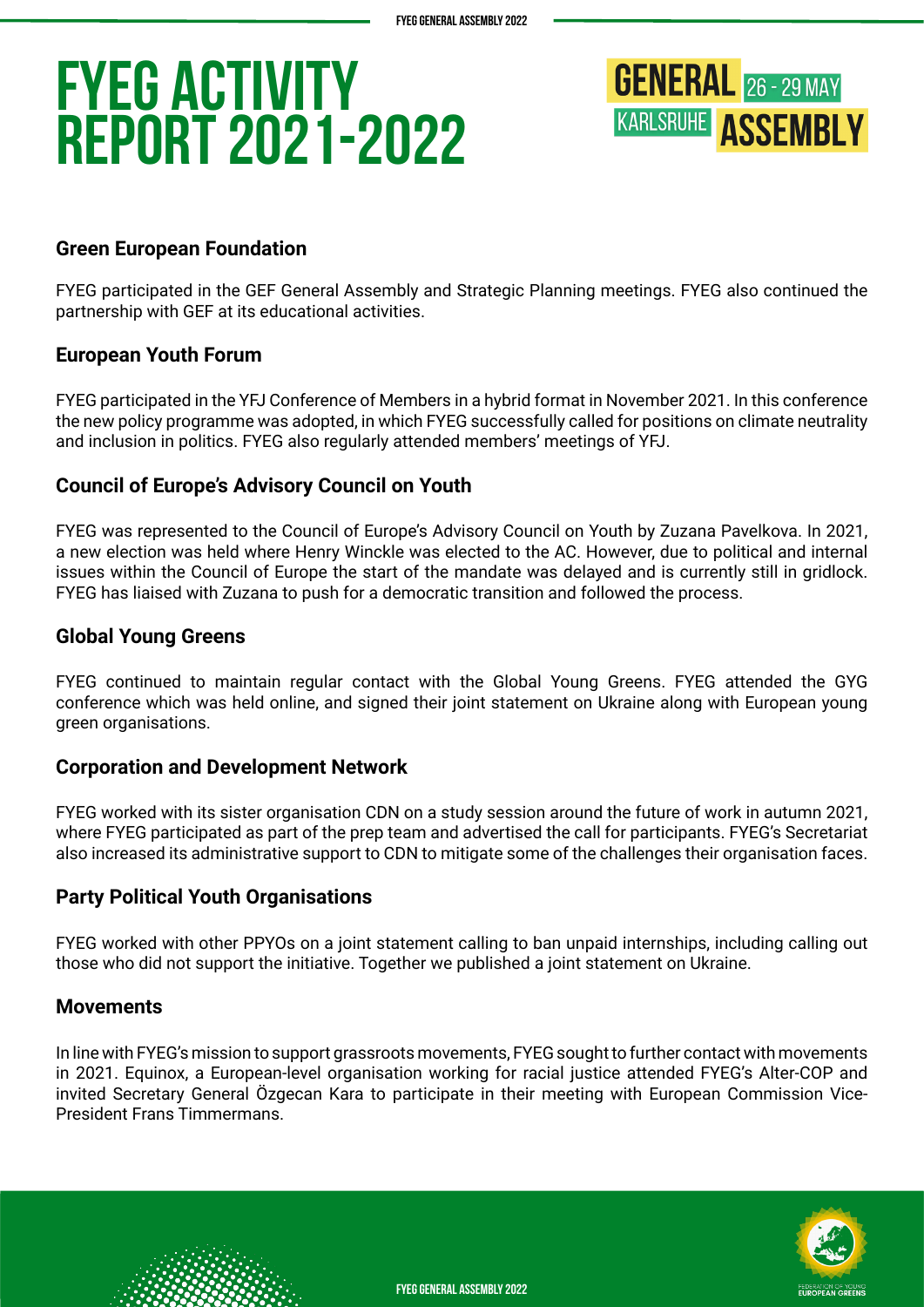**GENERAL** 26 - 29 MAY **KARLSRUHE ASSEMBLY** 

At the European Ideas Lab in November in Italy which was organised by GEF, the Green Group and EGP, FYEG organised to promote the event to climate movements and young climate activists. As a result, the event was highly attended by young climate activists and FYEG also spoke during the event.

## **Office**

Throughout the 2021-2022 activity period, the Secretariat continued to grow and continued to implement and develop the pathway set towards organisational change, together with the Executive Committee.

Since the last General Assembly, the FYEG Secretariat enjoyed an unprecedented period of continuity and stability in its human resources, as all employees remained in their position during the period. Most staff members currently working for FYEG now have at least one year of experience in their position. A new parttime position was also created and Julie Hombroeckx started as Administrative Assistant in August 2021. This stability and increased capacities meant FYEG's Secretariat was able to better prepare the next Strategic Plan and work on diversifying its revenue sources by applying for two big structural grants.

FYEG also continued to host two part-time internships each semester: Milan Zlatanović and Robin Ehl joined the team as Project intern and Christina Keßler and Marco Piana joined the team as Communications Intern. And in the beginning of 2022, Milan Zlatanović's internship was prolonged through a 3 months replacement contract for the Administrative Assistant position.

In addition, after 10 months of improved cooperation, the Projects Coordinator position opened by EGP to work on joint EGP/FYEG activities was positively reviewed and prolonged for another year. This position greatly strengthened the collaboration between FYEG and EGP and allowed more long term planning for joint activities.

Improving working conditions, both for the Secretariat and Executive Committee, was still a central concern and effected FYEG's Strategic Planning and fundraising efforts. Thanks to this successful work FYEG is still on track with its working conditions improvement strategy. In addition, since September 2021, FYEG staff members started informally unionising. They elected a staff representative and started negotiations to update the strategy related to working conditions and broaden its scope, in cooperation with the Secretary General and Executive Committee.

## **FYEG IN SOCIAL MEDIA**

During the 2021-2022 activity period FYEG communicated on various topics, both in an attempt to provide information on important issues and in order to deliver a political message. Some of the topics FYEG covered include: the Pandora Papers, the Common Agricultural Policy, migration, energy prices and young candidates in Italy and Germany.

FYEG's regular communications were complemented by two campaigns. In October 2021, in collaboration with TILT (European Green Party), FYEG launched the "Polluters Out" campaign, calling for delegate passes